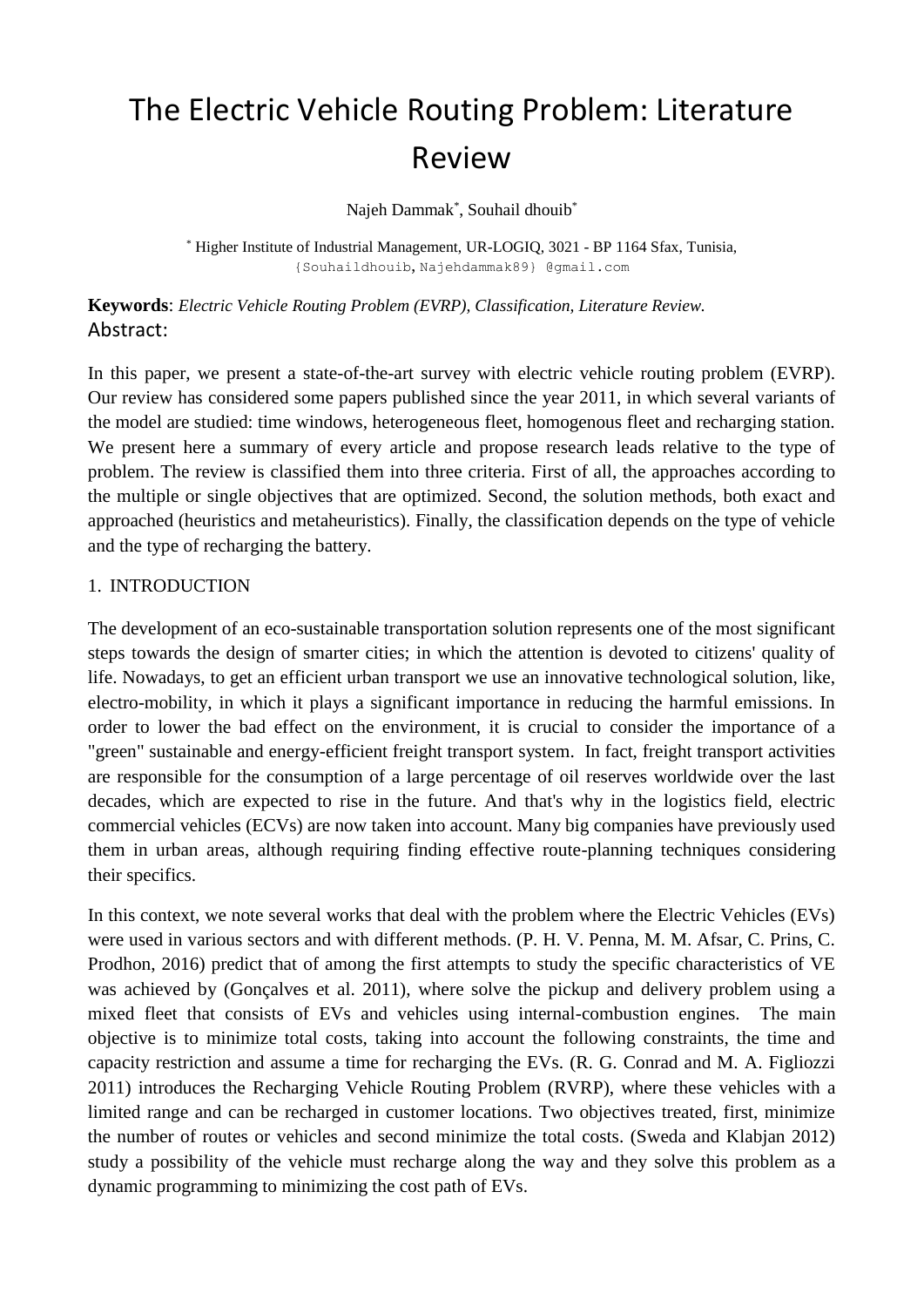The Electric Vehicle Routing Problem with Time Windows (EVRPTW) was introduced in (M. Schneider et al. 2014). It includes first recharging times, second vehicle capacity, and finally customer time windows. The aim of this study is to find tours in order to satisfy charge constraints and time window constraints while minimizing the total travelled distance. The problem is solved by a Variable Neighbourhood Search (VNS) approach using the Tabu Search (TS). The proposed approach was tested on a new benchmark set based on the traditional Solomon instances for the VRPTW, which have been extended with recharging stations, which incorporates the possibility of recharging at any of the available stations, which commonly reloads at full.

(S.Shao et al. 2017) treated the E-VRP with the same type of vehicle and recharge, such as (M. Schneider et al. 2014), where the vehicles are homogeneous and with full recharge, using tow algorithms; Genetic Algorithm (GA) to obtain the routes and Dynamic Dijkstra Algorithm is applied to find the shortest path. The aim objective is to minimize total costs. Therefore, to evaluate the methodology and the performance of the proposed method, they apply in a realistic case study with a road network in the Beijing urban area.

J. Lin et al. (2016) studied the E-VRP whose prime target is to determine the optimal routing strategy with minimal travel time cost and energy cost as well as the number of EVs dispatched, such as the vehicles are heterogeneous. This is the first EVRP model to consider the vehicle load effect on battery consumption, in which the type of recharge is full. They used a mathematical model to solve this problem and they are applying the same methodology in a case study in Austin TX.

(G. Hiermann et al. 2016) examined the electric vehicle routing problem with the same type of vehicle and recharge of the battery using different methods to solve other objectives. To solve the electric vehicle routing problem they used Branch-and-Price Algorithm and a hybrid method combined the Adative Large Neighbourhood Search (ALNS) and the Embedded Local Search, first, to minimize the sum of the costs of all vehicles used and subsequently the total cost of moving EVs.

## 2. ARTICLES CLASSIFICATION

After presenting some different works dealing with electric vehicles and in this section we would try to classify these various works according to the following criteria put in Table 1.

| <b>Papers</b>              | <b>Fleet of</b><br>vehicle |               | <b>Type of</b><br>refill |             | <b>Method</b> |             |              |             | Objective   |             |
|----------------------------|----------------------------|---------------|--------------------------|-------------|---------------|-------------|--------------|-------------|-------------|-------------|
|                            | Homogeneous                | Heterogeneous | 킃                        | Partial     | Exact         | Heuristic   | Metheuristic | Other       | Multiple    | Single      |
| S. Shao et al. (2017)      | $\mathbf x$                |               | $\mathbf x$              |             |               |             | $\mathbf x$  |             | $\mathbf x$ |             |
| M. Braglieri et al. (2017) | $\mathbf x$                |               |                          | $\mathbf x$ |               |             | $\mathbf x$  |             | $\mathbf x$ |             |
| G. Hiermann et al. (2016)  |                            | $\mathbf x$   | $\mathbf x$              | $\mathbf x$ | $\mathbf x$   |             |              |             |             | $\mathbf x$ |
| J. Lin et al. (2016)       |                            | $\mathbf x$   | $\mathbf x$              |             |               |             |              | $\mathbf x$ | $\mathbf x$ |             |
| M. Schneider et al. (2014) | $\mathbf x$                |               | $\mathbf x$              |             |               | $\mathbf x$ |              |             |             | $\mathbf x$ |

#### **Table 1.The classifications' criteria of the treated papers**